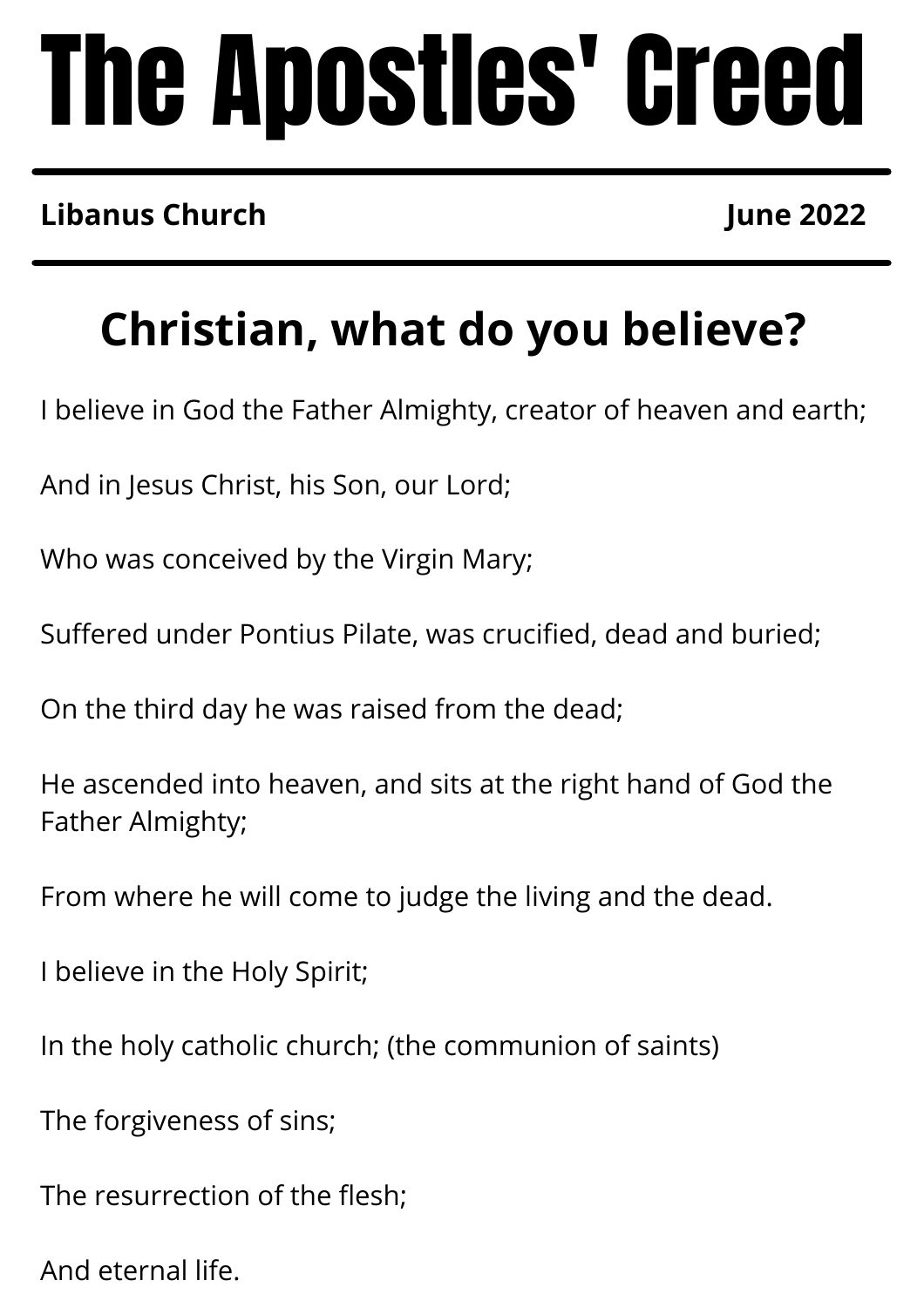#### **HOW OLD IS THE APOSTLES' CREED?**

The Apostles Creed dates from about the fifth century AD and is the oldest creed in common use by the Christian church.

#### **DID THE APOSTLES ACTUALLY WRITE THE CREED?**

No. The creed developed over time in the life of the church, rather than a statement that was once recorded for posterity. It is called the Apostles' Creed because it faithfully sets forth the central teachings of the apostles of Jesus Christ; and is written in twelve statements.

#### **WHAT IS A CREED?**

The English word creed comes form the Latin credo meaning "I believe." And in the language of the Christian church is a statement of its belief. What is recorded of Peter in response to Jesus question in Matthew 16.16 is a creed, a statement of his belief in who Jesus was. It is one thing to say that we have faith, but true faith should have a logical expression. E.g. What do we actually believe? What is the skeletal framework of our belief? It is this question that a creed attempts to answer.

#### **ARE WE TO THINK OF A CREED AS INSPIRED AS SCRIPTURE IS?**

No it is not. Any creed is to be understood as the collective affirmation of the church in response to the inspired message that God the Holy Spirit has given in scripture. The worth of any creed is the extent to which it draws its statements from what the bible teaches. Creeds are always to be understood as subordinate to scripture.

#### **IS A CREDAL FORMULA SCRIPTURAL?**

The early church recognised that within the pages of the New Testament there are to be found credal statements. These brief credal statements are confessions of truth concerning the God who had revealed himself to us. We find confessions of faith in:

**i.** Jesus Christ as Lord (Acts 8.37; Romans 10.9; 1 Cor 15.3,4; 1 Tim 3.16).

**ii.** God as our Father (1 Corinthians 8.6)

**iii.** God as a Triune being (Matthew 28.19; 2 Corinthians 13.14)

The value of such succinct statements of truth was not lost on the church. They were as it were*, "sound-bites"* of doctrine, or *"bite-size theology."*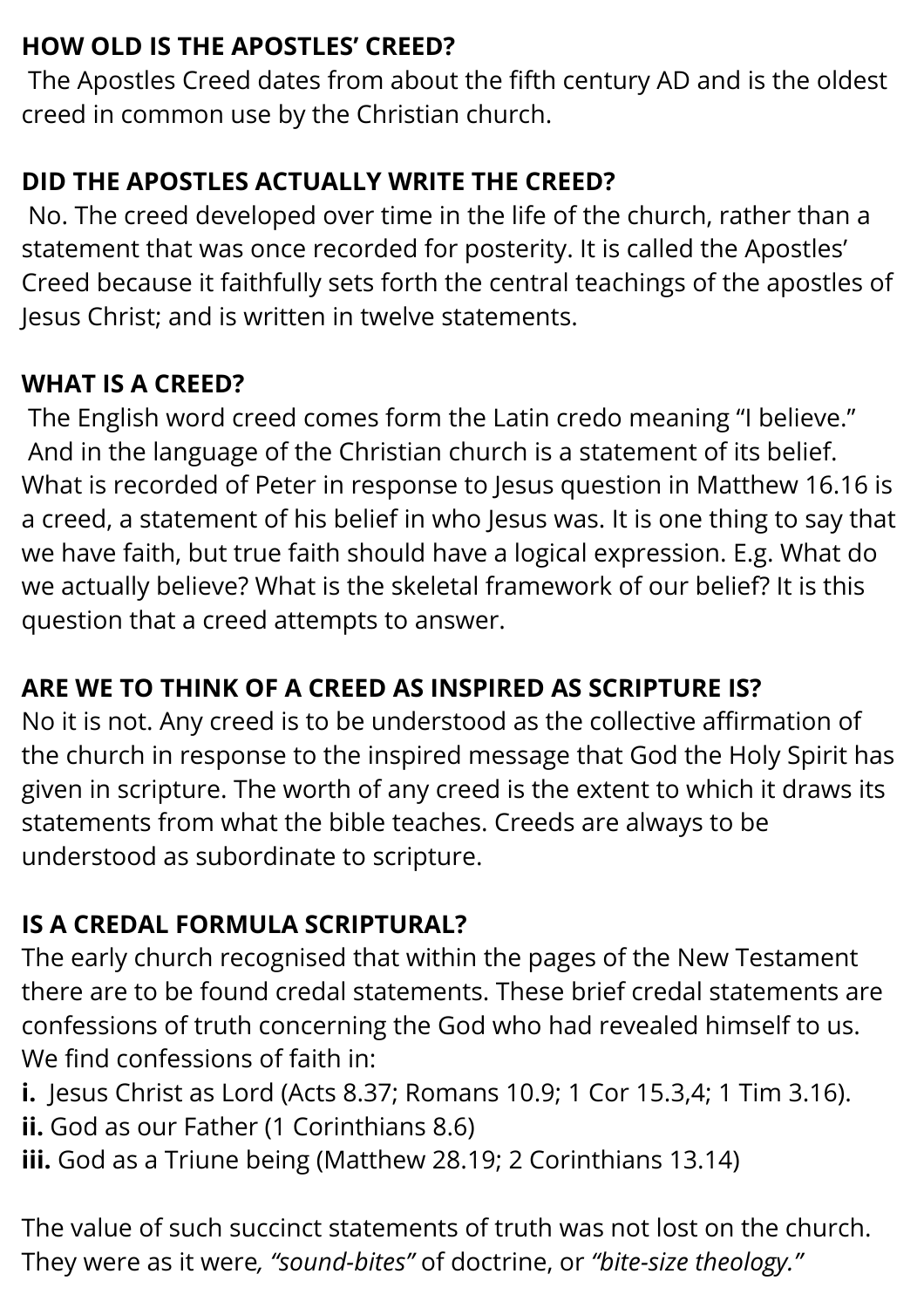#### **WHY WAS THE CREDAL FORMULA DEVELOPED?**

The phenomenal growth of the early church and its call to baptise and teach (Matthew 28.19,20) disciples called for an effective methods of instruction for new converts. What did it mean to believe in Jesus? The practice gradually developed in the church of questioning candidates for baptism. Did they understand why they were being baptised? Did they understand what it meant to confess Jesus as Lord? These questions gradually developed into statements or declaration of faith that the candidate was to make to show that they fully understood what they were doing when they were being baptised. It was in this way that the Apostles' Creed took shape.

#### **WHY DID THE CHURCH USE THE CREED?**

The statements made at baptism were a short summary of the instructions in the Christian faith that the candidates had received. These summaries of faith were gradually enlarged and given more detail in response to two causes:

1. The bringing together of the completed canon of scripture. This meant that the church was now able to hold a fuller understanding of what God had made known.

2. The rise of heresy, false teaching, within the church; and attacks upon Christianity from outside the church. With the passing of the apostles there was a vacuum of authority within the church and many erroneous ideas were put forth. The question was, how could the church maintain the apostolic authority on which it was established? The answer lay in the development of the Rule of Faith which allowed Apostolic teachingto continue through the use of:

**i.** The completed canon of scripture – Here the rule of faith, which contained the authoritative apostolic writings could be consulted and trusted. **ii.** The ministry of bishops (who were the chief elders of the large city churches) – who were called to guide the church in living out the rule of faith.

**iii.** The use of creeds – which represented the summary of apostolic teaching to be believed and followed.